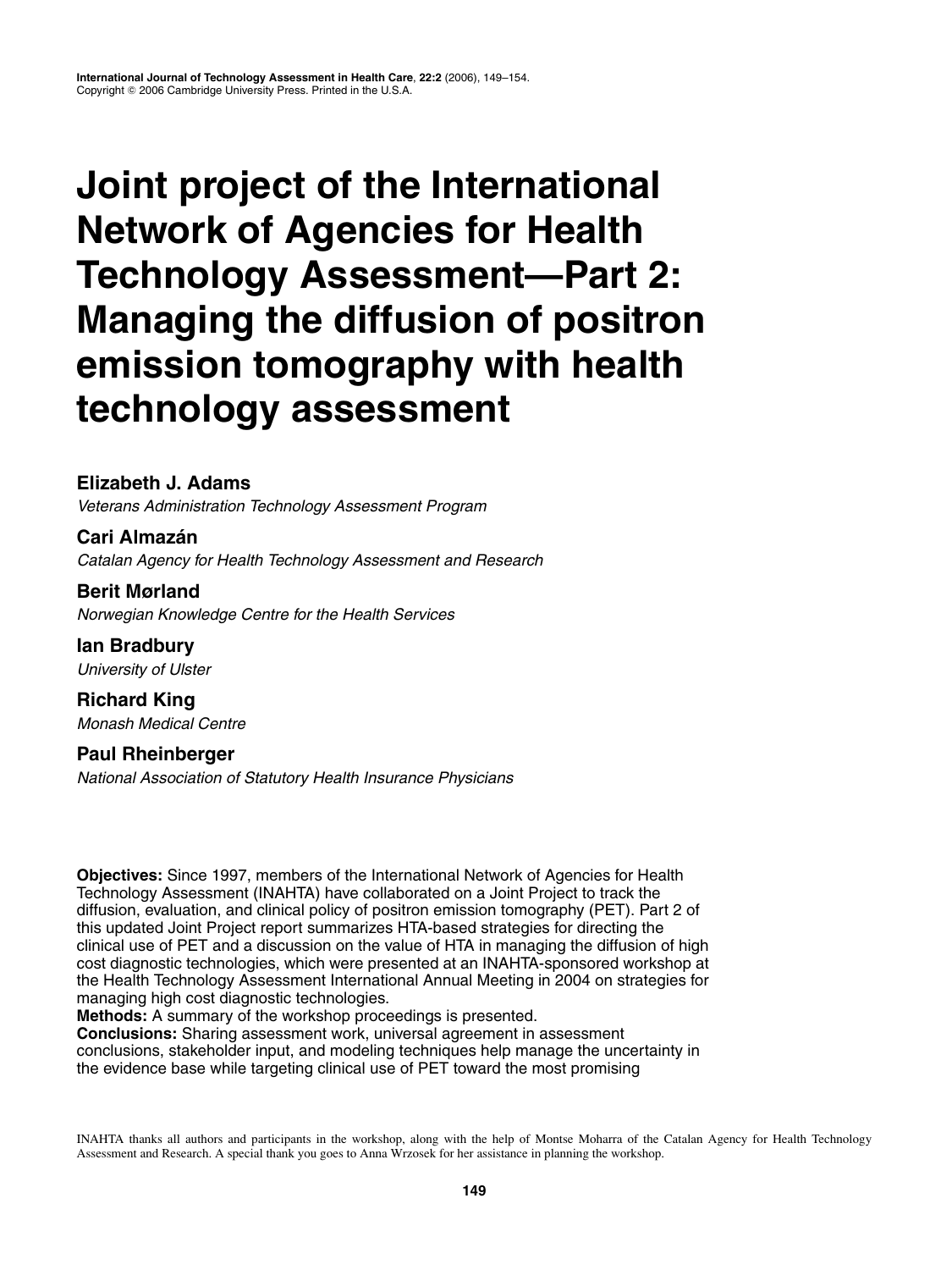#### Adams et al.

indications. Emphasis on HTA findings, linkage between financing of clinical PET and outcome evaluation, and targeted dissemination of scientific findings empower providers to reduce unnecessary utilization and contain costs within a quality improvement framework. Above all, a trustworthy source of HTA information and a process that is conducive to using scientific evidence as the basis for decision making are essential for managing the diffusion of complex and costly diagnostic technologies in patient care.

**Keywords:** Positron emission tomography, Tomography emission computed, Technology assessment, Health policy, Diffusion of innovation

The International Network of Agencies for Health Technology Assessment (INAHTA) established Joint Projects to encourage collaboration among members on subjects of common interest. In 1997, INAHTA initiated a Joint Project to track the diffusion, evaluation, and policy strategies of positron emission tomography (PET) in the healthcare systems of its members. The first report was produced in 1999 (2).

Recognizing the growth in the popularity of PET, in membership, and in the use of HTA to guide clinical policy on PET, INAHTA sought to update its first report with emphasis on policy implementation. Part 1 of this report update presents survey results of PET-related activities undertaken by INAHTA members since 1999 (unpublished data, 2005). Part 2 summarizes six case examples of evidencebased strategies for managing PET in clinical care and a discussion on the value of HTA in policy making presented at a workshop of Health Technology Assessment International scientific conference in June 2004 entitled: *Strategies for Managing the Diffusion of High Cost Diagnostic Technology—the Case of PET Scanning.*

## **CASE EXAMPLES: STRATEGIES FOR CLINICAL USE AND FINANCING OF PET**

#### **Catalonia**

The Catalan Health Service (CHS) is responsible for planning and managing health services to approximately 6.5 million inhabitants. Public reimbursement for PET scanning is based on a list of indications established by the scientific evidence and expert consensus (3). To manage the demand for PET toward appropriate clinical indications, a systematic analysis and structure are needed that incorporate relevant health outcomes based on the scientific evidence within an appropriate socioeconomic context.

CHA and the Catalan Agency for Health Technology Assessment and Research (CAHTA) created a PET register in October 2002 to monitor the clinical demand for PET, describe current use of requested PET exams, and assess PET's impact on the clinical management of patients, with indications approved for public reimbursement. CAHTA collected data from January 2003 to December 2004 and defined reporting requirements for professionals requesting PET and centers performing PET.

The results of the register demonstrated how PET has been used in the Catalan region in routine clinical practice. Initially, interest from marketing pressures created an excess supply of PET scanners over the demand for PET. Approximately 24 percent of requested PET exams were not approved for public reimbursement. PET was used mainly as an addon technique. The first results reporting the impact of PET on managing lung cancer and recurrent colorectal cancer showed a change in clinical management in 50 percent of patients, mainly redirecting patients away from futile surgery and toward medical therapy options. With evidence-based guidance and dissemination of registry findings to physicians, expansion of public reimbursement is expected to drive the supply and demand for PET, improving appropriate use and patient outcomes.

#### **Norway**

In 1999, the Ministry of Health (MOH) requested the Norwegian Center for Health Technology Assessment (SMM), now the Norwegian Knowledge Centre for the Health Services, to assess whether public resources should be allocated to establish the first PET facility for clinical use in Norway. Because of the short time frame in which the information was needed, SMM relied on the findings of the INAHTA Joint Project Report on PET (2) supplemented with input from local hospital experts to critique the INAHTA report, identify additional relevant published studies, and produce cost data for establishing and operating a PET facility in Norway (18).

The experts concluded that there was a lack of documented clinical value of PET in the published evidence. As a result, the MOH did not support public funding of a PET facility in Norway.

In 2003, a growing interest in PET fostered by private industry investment led the MOH to request an update of the original SMM findings to prepare for the 2004 National Budget deliberations. To address the Minister's information needs within a short time frame, SMM conducted a rapid review and synthesis of INAHTA and non-INAHTA members' HTA reports published from 2001 to 2003 (14). From consistent agreement in the reports' findings, SMM concluded that the clinical use of PET had increased despite a continued paucity of evidence on clinical or health outcome effects. SMM identified clinical areas where evidence showed improved diagnostic accuracy with PET over other diagnostic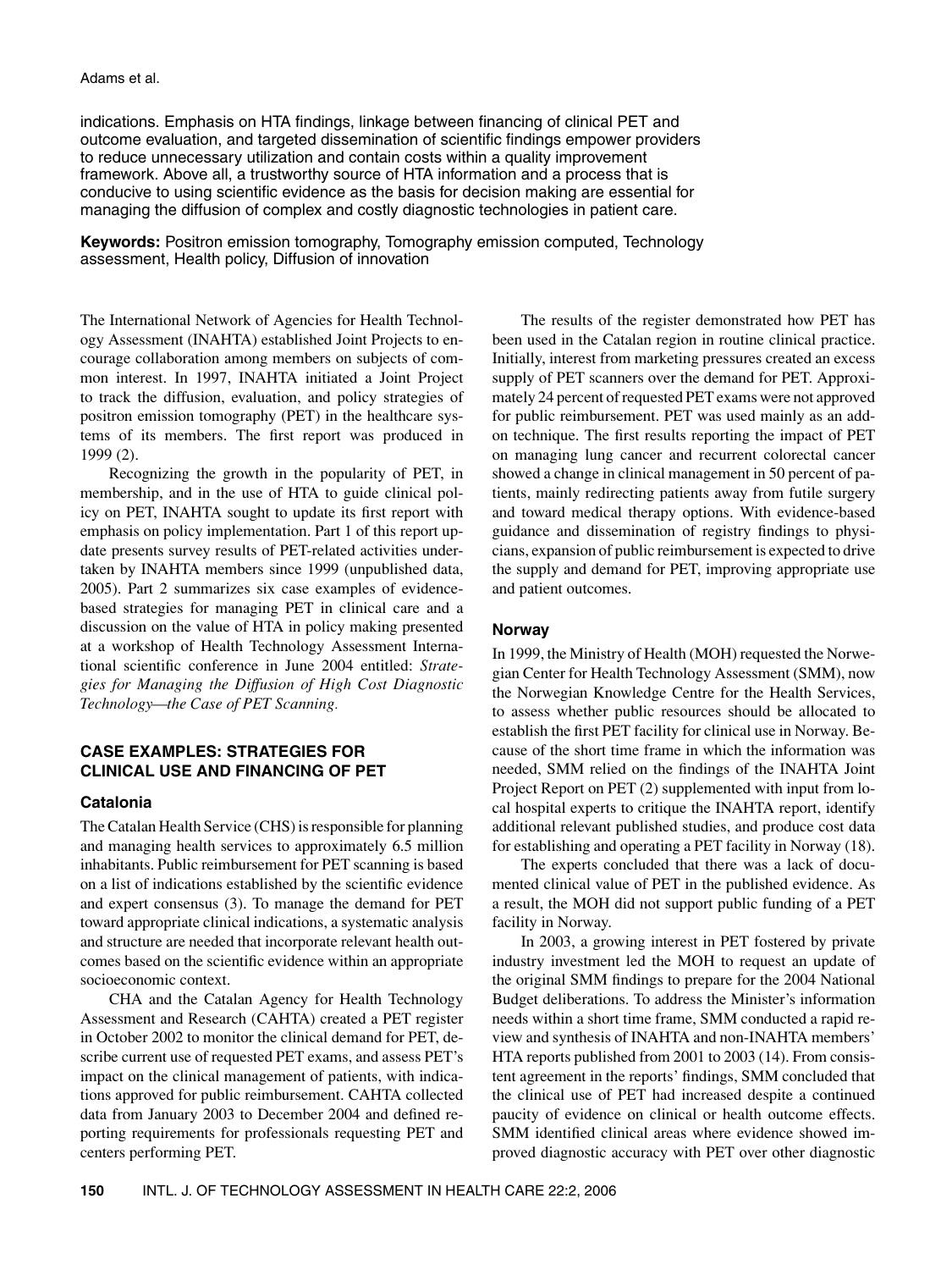procedures and where PET could be considered for clinical use within the context of clinical trials.

As a result, the MOH allocated funding, along with contributions from industry and the Norwegian Research Council, to establish a PET facility at the National Cancer Hospital (15). SMM attributes the success of their strategy in influencing policy to international agreement within HTA reports, support from national experts, and meeting information needs in a time frame required for rapid policy making.

#### **Scotland**

The NHS Scotland is a tax-funded health system serving approximately 5.2 million Scottish citizens. The Health Technology Board for Scotland (HTBS), now NHS Quality Improvement Scotland, advises the NHS Scotland on the clinical and cost-effectiveness of new and emerging technologies using HTA. In 2000, an increasing demand for clinical PET exams prompted the Scottish Executive Health Department (SEHD) to request an assessment of PET to determine whether it should be adopted for clinical use in Scotland.

HTBS needed to address key concerns among stakeholders that PET was expensive, there was an expectation of "rubber-stamping" approval for PET use, there was an unwillingness to look beyond diagnostic accuracy to define PET's clinical utility, and PET was already in clinical use in England and Ireland. The HTBS HTA strategy (4) involved the following:

- Compiling evidence from a variety of national and international sources;
- Expert staff to undertake systematic reviews and economic modeling focusing on the impact of PET on patient outcome in cancer indications thought to have the strongest evidence base within a Scottish context—staging non-small cell lung cancer and restaging Hodgkin's lymphoma;
- A multidisciplinary expert Topic Specific Group to collect and critique evidence and analyses, and to determine the precise clinical pathways in the Scottish context;
- Quality assurance by the HTBS Governance Board, and;
- Wide-ranging open consultation and expert review.

HTBS concluded that PET should be adopted for limited clinical use but conditional on further evaluation (8). HTBS recommended establishing a PET imaging facility with a cyclotron dedicated to clinical use in cancer management, conducting health services research to inform future economic modeling in the two cancer areas, and functionally linking an existing cancer center to the Aberdeen facility. The SEHD formed a separate working group to implement the findings (17).

In retrospect, implementation processes can be hindered when enthusiasm for particular technologies exceeds the evidence supporting it. Experts or advocates who are reluctant to consider evidence beyond diagnostic efficacy can further

hinder the research needed to inform questions about impact on clinical management and outcomes.

Limitations in the HTA process were identified that raise questions about the conduct of HTA for diagnostic tests and the best approaches to answer questions of PET's clinical and cost-effectiveness. Because diagnostic improvements may precede therapeutic improvements, the cost-effectiveness of PET identified through randomized clinical trials may not be realized for many years. The HTA process can rely on dubious gold standards, very long-term outcomes, and primarily published data that may not always reflect the current state of the technology or its clinical use.

The economic modeling undertaken in the HTA was valuable for assessing the role of PET in situations for which potential benefit is considerable but for which such outcome data may be difficult or impractical to collect (e.g., restaging Hodgkin's lymphoma). The greatest clinical value of PET appears to be when the accuracy of other diagnostic techniques is poor and where knowledge from FDG-PET imaging can lead to substantially improved patient prognosis. Modeling allows linking changes in diagnostic accuracy to patient management and long-term outcomes, which may be more practical for assisting immediate policy decisions. A detailed model that quantifies all associated uncertainties and uses a variety of data sources and sophisticated analyses can help determine the robustness of the model and the need for additional information.

## **Australia**

In Australia before 1999, PET scanning was limited to two centers. Oncology comprised 50 percent of the indications, followed by neurology (40 percent) and cardiology (10 percent). Since then, interest in oncology has risen to 90 percent of the clinical activity. In 1999, two other providers applied for reimbursement benefits to offer clinical PET. The Minister of Health (MOH) asked the Medical Services Advisory Committee (MSAC) to make recommendations for clinical use of PET based on an evidence review of safety, efficacy, and cost-effectiveness.

MSAC assembled clinical specialists and PET imaging providers, chaired by an independent member from MSAC to identify the most promising clinical areas for PET use. The MSAC review consisted of three phases encompassing thirteen potential clinical applications of PET (12;13). MSAC concluded that PET was safe and effective, but evidence for the impact of PET on clinical management was lacking. MSAC recommended interim funding so that data on clinical impact could be collected.

The MOH formed a multidisciplinary advisory committee of independent experts to review the MSAC recommendations and develop an implementation strategy. The Australia New Zealand Society of Physicians in Nuclear Medicine was responsible for collecting data on patient demographics and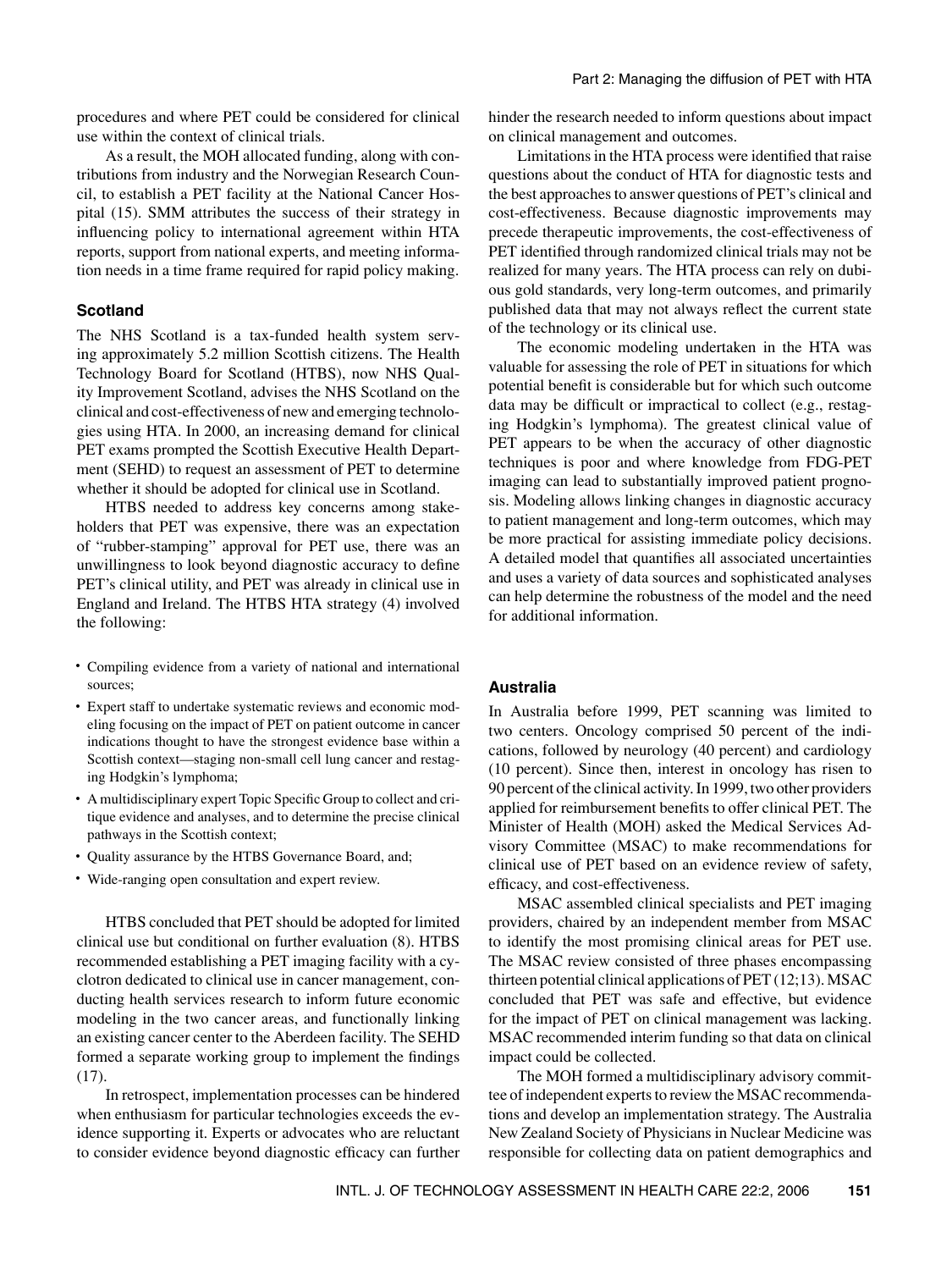#### Adams et al.

management change as a result of PET over a 3-year period using indication-specific protocols.

As of 2004, twelve protocols for clinical PET indications have been developed. Data collection will continue until 2006, at which time a full review of the local evidence and international literature will take place to determine whether PET will be placed on a more open-funding basis.

## **USA (Veterans Health Administration)**

The Veterans Health Administration (VHA) is a publicly funded healthcare system that serves approximately seven million enrolled veterans of military service. VHA first purchased its eleven PET scanners in the late 1980s, distributed them geographically to ensure equitable access, and issued a moratorium on purchasing additional PET scanners until evidence of its clinical utility was established. The VA Technology Assessment Program (VATAP) monitors the clinical evidence on PET through HTA conducted in-house and by other agencies (1;7).

In response to requests from individual facilities and regional Veteran Integrated Service Networks to buy PET scanners, the Under Secretary for Health (USH) in 2003 requested an evidence review to reconsider the moratorium. VHA convened an Advisory Group of VHA clinical experts with guidance from the VATAP to review the evidence of the most promising and supported indications for use in the veteran population.

The Advisory Group recommended and the USH supported lifting the moratorium with evidence-based guidance for use, distribution, and associated cost options to avoid excess capacity and ensure equitable access and quality care. The guidance emphasized coordinating provision of PET services at the regional Network level either in-house or through contracting, placing in-house PET scanners at referral centers where a sufficient volume of clinical scans would be guaranteed, and defining clinical use initially on Centers for Medicare and Medicaid Services (CMS) Medicare-approved indications for use (19).

This guidance demonstrates a compromise between VHA's clinical needs and a capitated budget, taking into account the growing popularity of PET and VHA's need to maintain perceived comparable quality of care with the private sector. Identifying reliable data sources for determining indications for use and calculating accurate volume projections and associated costs for future budget decisions should help standardize provision of PET services across the system. Network managers will need to balance acquisition requests for PET scanners with other key budget priorities largely driven by under-funded Congressional mandates, increasing enrollment, and strained budgets.

## **Germany**

The health system of Germany encompasses approximately 80 million inhabitants. Regulation of ambulatory care and hospital care is handled separately. Whereas hospitals are allowed to use any intervention deemed necessary for patient care, diagnostic and treatment procedures used in the ambulatory care setting are only permitted and reimbursable with the approval of the Federal Standing Committee of Physicians and Sickness Funds ("The Committee"). PET has not been reimbursed either in ambulatory care or voucher-based hospital care. A rapid diffusion of PET in Germany from two scanners in 1985 to approximately ninety scanners in 2001 has created a demand for ambulatory care reimbursement and steady financing of PET services.

The Committee undertook a comprehensive evidence review of PET to decide about reimbursement of PET in ambulatory care (5). The review included written statements from key stakeholder groups, a systematic review of the international literature, and evaluation of national and international HTA reports, guidelines, and policies. The assessment considered the relative contribution of PET to the management and health outcomes of patients in several indications based on evidence from prospective and comparative studies.

The review concluded that the evidence was insufficient to show the benefit, medical necessity, or the costeffectiveness of PET in comparison to methods already reimbursed by the statutory health insurance system. Patient benefit of the additive or substitutive diagnostic uses of PET was lacking. Therefore, reimbursement for PET within the statutory health insurance system was not recommended.

The German Ministry of Health confirmed the Committee's decision in 2002 not to approve the benefit, necessity, and cost-effectiveness of PET for ambulatory care. As of 2004, PET is not reimbursed in the ambulatory sector of the statutory healthcare system in Germany.

## **DISCUSSION ON THE VALUE OF HTA IN POLICY MAKING**

Health technology has been identified as a major contributor to the growth of healthcare expenditures in industrialized nations. As part of an analysis of the impact of new and emerging health-related technologies (NEHRT) in health care, the Organisation for Economic Co-operation and Development (OECD) surveyed members on the management of healthrelated technological change in members' healthcare systems and the role of HTA in that process (16). They used five case examples, one of which was PET scanning.

Twelve countries participated in the survey; eight of those countries produced HTAs of PET. The HTAs were undertaken primarily at the request of a government payer or insurer at the national or state/provincial level in the late 1990s or early 2000s after the technology had been in use. The HTAs were designed to inform political decision makers and healthcare providers about reimbursement and other coverage decisions. They comprised evaluations of efficacy, effectiveness, quality and safety, and, to a lesser extent, cost-effectiveness, additional costs or savings, and burden of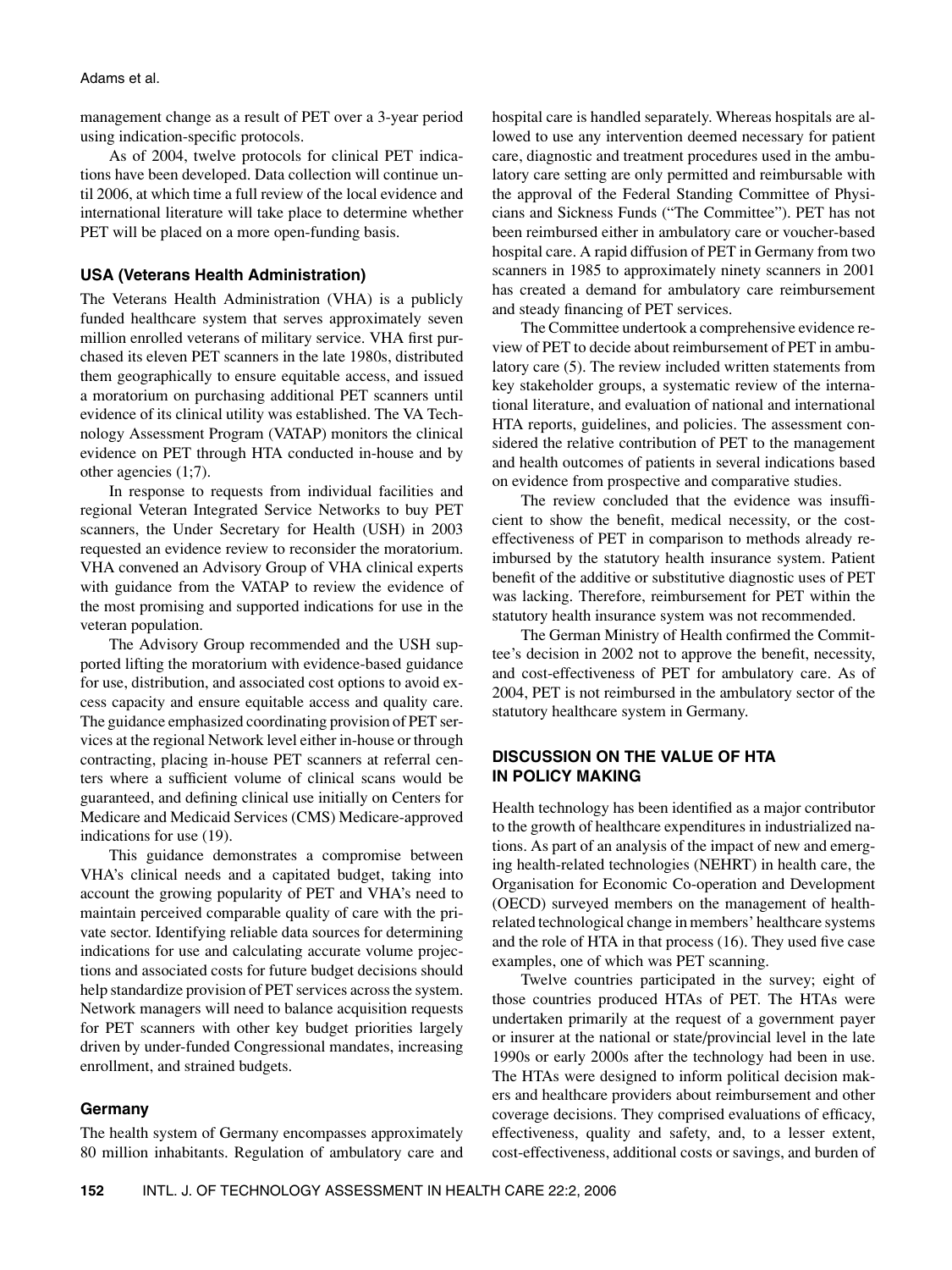disease in the population served. The primary modes of disseminating HTA results were Web sites, public databases, and direct links to decision makers.

The main conclusions from the NEHRT survey were as follows:

- HTA is of significant value to policy makers. Important challenges still exist in delivering timely and relevant HTA information that accurately reflects the dynamics of the technology and healthcare system.
- Healthcare decision making requires greater clarity and transparency and needs to be conducive to the incorporation of evidence.
- Greater stakeholder involvement can facilitate improved decision making and policy implementation and can help manage uncertainty while enabling access to safe technologies.

The Business and Industry Advisory Committee (BIAC) to the OECD, whose constituencies are the major business organizations in the OECD member countries, emphasized the importance of including a range of stakeholders in the HTA process to define the relative value of a new healthcare intervention with perspectives that extend beyond the health system setting (6).

An editorial cast doubt on the use of HTA to guide integration of new technologies such as PET into health care and challenged the integrity of the work of INAHTA and some of its members (9). Scientific challenges faced by stakeholders and assessors in determining the utility of diagnostic modalities have also been raised (20–22). INAHTA welcomed a public dialogue as an opportunity to address these concerns and improve the field of HTA (10;11).

Workshop participants recognized the importance of including stakeholders into the HTA process, particularly individuals with the authority to implement policy and the clinical experts responsible for patient care. Clinical experts can help identify the appropriate question(s) to be assessed and inform the best methods for the assessment in light of existing uncertainty, and they may be essential to implementing the recommendations.

Participants stressed linking data collection to funding of PET services to allow simultaneous access to potentially valuable imaging services and evaluation of their contribution to clinical care. Through this process, clinical and managerial stakeholders can receive the feedback needed to improve the quality of care within an evidence-based framework. The absence of either a funding or quality improvement incentive provides little impetus for busy clinicians and managers to participate in what could be perceived as a burdensome data collection process.

## **CONCLUSIONS**

INAHTA members have demonstrated that HTA can be an effective tool for managing the diffusion of complex and costly diagnostic technologies such as PET, taking into account local needs and patient focus. However, criticisms of HTA as an instrument for policy making need to be taken seriously by the HTA community if HTA is to continue to influence policy making effectively. To that end, several themes emerged at the workshop that can strengthen HTA as an integral component of the policy-making process:

- *Use the body of work in HTA to strengthen local policy.* Sharing assessment work is an important means of supplying timely and relevant information to policy makers within a short time frame. Universal agreement in the conclusions regarding the state of the evidence combined with input from local experts can help direct local evidence-based policy recommendations.
- *Recognize the limitations of HTA.* The HTA process may be imperfect in its reliance on published data, uncertain gold standards, or very long-term outcomes, which are not always practical for more immediate policy decisions. Improvements in therapy and associated outcomes may influence the cost-effectiveness of a diagnostic test in the future. Clinical experts and decision modeling can focus assessment of a diagnostic test on applications for which the potential benefit is considerable but for which such outcome data may be difficult or impractical to collect.
- *Educate and involve key stakeholders in HTA.* Stakeholders from multiple perspectives are important for reducing the misunderstandings about HTA and for improving the quality of HTA and decision-making based on HTA findings. In particular, drawing healthcare providers into the HTA process may help integrate HTA more effectively into medical practice. Clinical experts may be called upon to implement clinical policies, so their cooperation early in the assessment process is essential. Care must be taken to balance the enthusiasm of technology advocates with the scientific integrity of the process.
- *Link the financing of high cost diagnostic tests to the delivery of clinical care in a high quality, cost-effective manner.* The diffusion of diagnostic imaging technologies such as PET can be managed within traditional clinical trial research models as well as fee-for-service and capitation payment models. Systematic observational and experimental data collection, augmented with decision modeling, can be used to monitor utilization, define clinical performance in select indications, and examine the impact on patient management and health outcomes, all of which are important determinants of high quality clinical care.
- *Strive to manage the uncertainty in the available evidence base through continuous quality improvement.* Systematic data collection efforts and regular dissemination of the scientific findings to providers may help increase appropriate use of diagnostic technologies like PET. Such approaches may empower providers to reduce unnecessary utilization and costs while improving quality care and patient and provider satisfaction.
- *Finally, make the entire policy-making process amenable to using scientific evidence as the basis for decision making.* For decision makers to make use of HTA, the information must come from a trustworthy source. A transparent, rigorous, and inclusive HTA process is as critical to the successful creation of evidencebased policy making as the existence of funding or performance management systems.